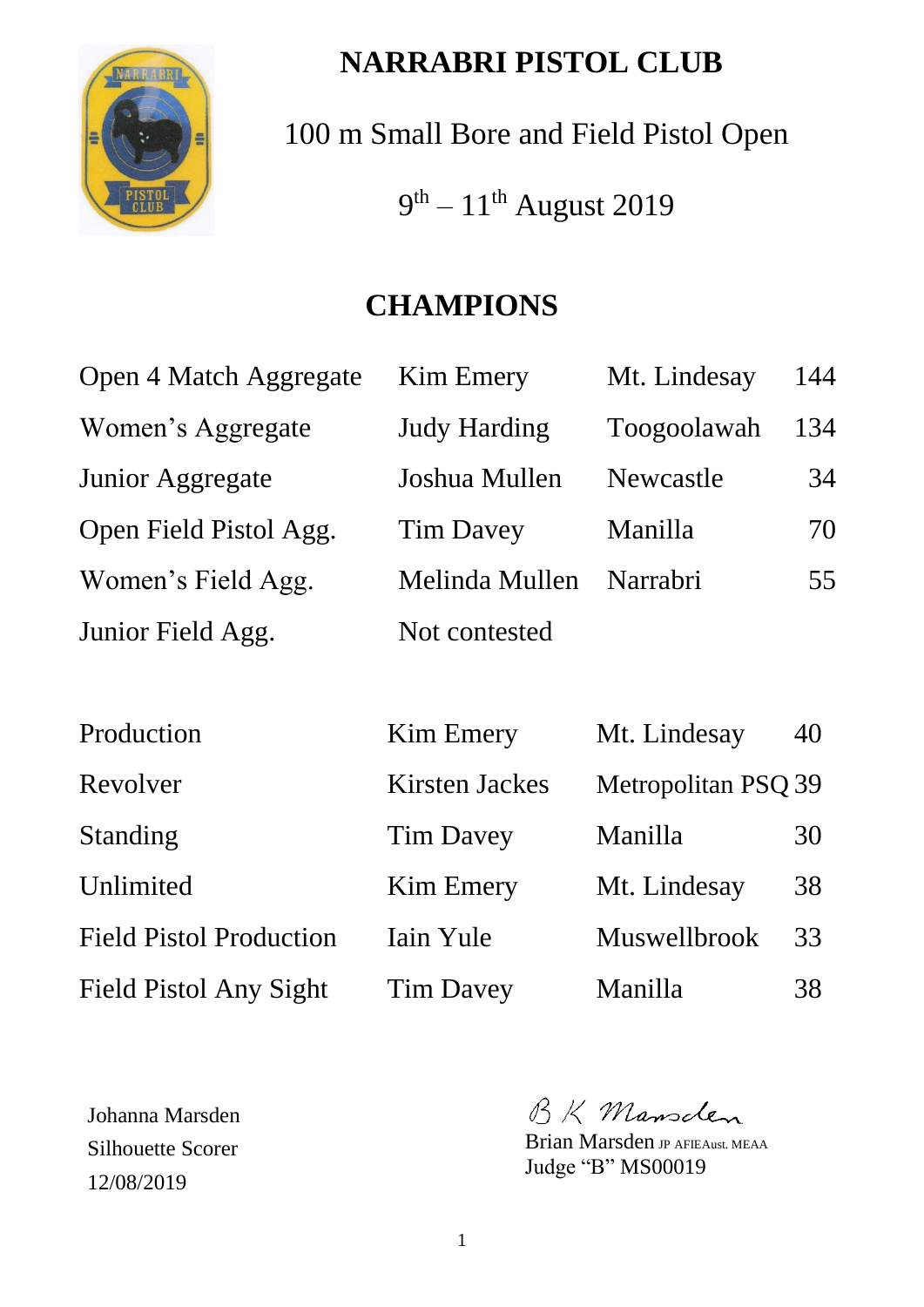### **100m Open Aggregate**

| Aggregate |   | <b>Top Surname</b> | <b>Name</b> | <b>Club</b>         | Prod | <b>Rev</b>     | <b>Stand</b>   | <b>Unlim</b> |
|-----------|---|--------------------|-------------|---------------------|------|----------------|----------------|--------------|
| 144       | 0 | Emery              | Kim         | Mt Lindesay         | 40   | 39             | 27             | 38           |
| 139       | 0 | Davey              | Tim         | Manilla             | 39   | 38             | 30             | 32           |
| 135       | 0 | Anderson           | Tim         | Narrabri            | 39   | 39             | 24             | 33           |
| 134       | 0 | Harding            | Judy        | Toogoolawah         | 39   | 37             | 25             | 33           |
| 134       | 0 | Anderson           | Glen        | <b>Inverell RSM</b> | 39   | 36             | 22             | 37           |
| 131       | 0 | Yule               | lain        | Merriganowry        | 40   | 32             | 22             | 37           |
| 128       | 0 | Jackes             | Kirsten     | Metropolitan PSQ    | 38   | 39             | 17             | 34           |
| 124       | 0 | Harding            | John        | Metropolitan PSQ    | 36   | 35             | 23             | 30           |
| 121       | 0 | Anderson           | Jason       | Narrabri            | 35   | 28             | 27             | 31           |
| 120       | 0 | Mullen             | Melinda     | Newcastle           | 38   | 33             | 24             | 25           |
| 119       | 0 | Dewsbury           | David       | Narrabri            | 39   | 29             | 20             | 31           |
| 116       | 0 | <b>Brown</b>       | Richard     | Kurrajong           | 38   | 32             | 16             | 30           |
| 112       | 0 | Ledger             | Drew        | Metropolitan PSQ    | 33   | 38             | 18             | 23           |
| 106       | 0 | Wilkins            | Paul        | Narrabri            | 36   | 32             | 17             | 21           |
| 102       | 0 | Ford               | Jack        | Narrabri            | 29   | 32             | 12             | 29           |
| 101       | 0 | Robinson           | Matt        | Newcastle           | 32   | 25             | 21             | 23           |
| 94        | 0 | Howitt             | Paul        | Newcastle           | 32   | 30             | 11             | 21           |
| 91        | 0 | Ellem              | Neville     | Newcastle           | 32   | 22             | 15             | 22           |
| 78        | 0 | Ellem              | Kerrie      | Newcastle           | 19   | 24             | 15             | 20           |
| 73        | 0 | Roberts            | Derek       | Newcastle           | 23   | 24             | $\overline{7}$ | 19           |
| 60        | 0 | Doyle              | Gareth      | Newcastle           | 20   | 19             | 6              | 15           |
| 38        | 0 | Wilkins            | Janice      | Narrabri            | 19   | 19             | 0              | 0            |
| 34        | 0 | Mullen             | Joshua      | Newcastle           | 6    | 10             | 8              | 10           |
| 30        | 0 | Doyle              | Kylie       | Newcastle           | 14   | $\overline{7}$ | 6              | 3            |
| 25        | 0 | Davey              | Elizabeth   | <b>Inverell RSM</b> | 0    | 10             | 15             | 0            |

## **100m Womens Aggregate**

| <b>Aggregate Top</b> | <b>Surname</b> | <b>Name</b> | <b>Club</b>         | Prod | Rev | <b>Stand</b> | Unlim |
|----------------------|----------------|-------------|---------------------|------|-----|--------------|-------|
| 134                  | Harding        | Judy        | Toogoolawah         | 39   | 37  | 25           | 33    |
| 128                  | Jackes         | Kirsten     | Metropolitan PSQ    | 38   | 39  | 17           | 34    |
| 120                  | Mullen         | Melinda     | Newcastle           | 38   | 33  | 24           | 25    |
| 78                   | Ellem          | Kerrie      | Newcastle           | 19   | 24  | 15           | 20    |
| 38                   | Wilkins        | Janice      | Narrabri            | 19   | 19  | 0            | 0     |
| 30                   | Doyle          | Kvlie       | Newcastle           | 14   |     | 6            | 3     |
| 25                   | Davey          | Elizabeth   | <b>Inverell RSM</b> | 0    | 10  | 15           | 0     |

#### **100m Juniors Aggregate**

|    | <b>Aggregate Top Surname Name</b> |        | <b>Club</b> |  | <b>Prod Rev Stand Unlim</b> |      |
|----|-----------------------------------|--------|-------------|--|-----------------------------|------|
| 34 | 0 Mullen                          | Joshua | Newcastle   |  | $\mathbf{R}$                | - 10 |

Johanna Marsden Silhouette Scorer 12/08/2019

BK Mansclen<br>Brian Marsden JP AFIEAust. MEAA

Judge "B" MS00019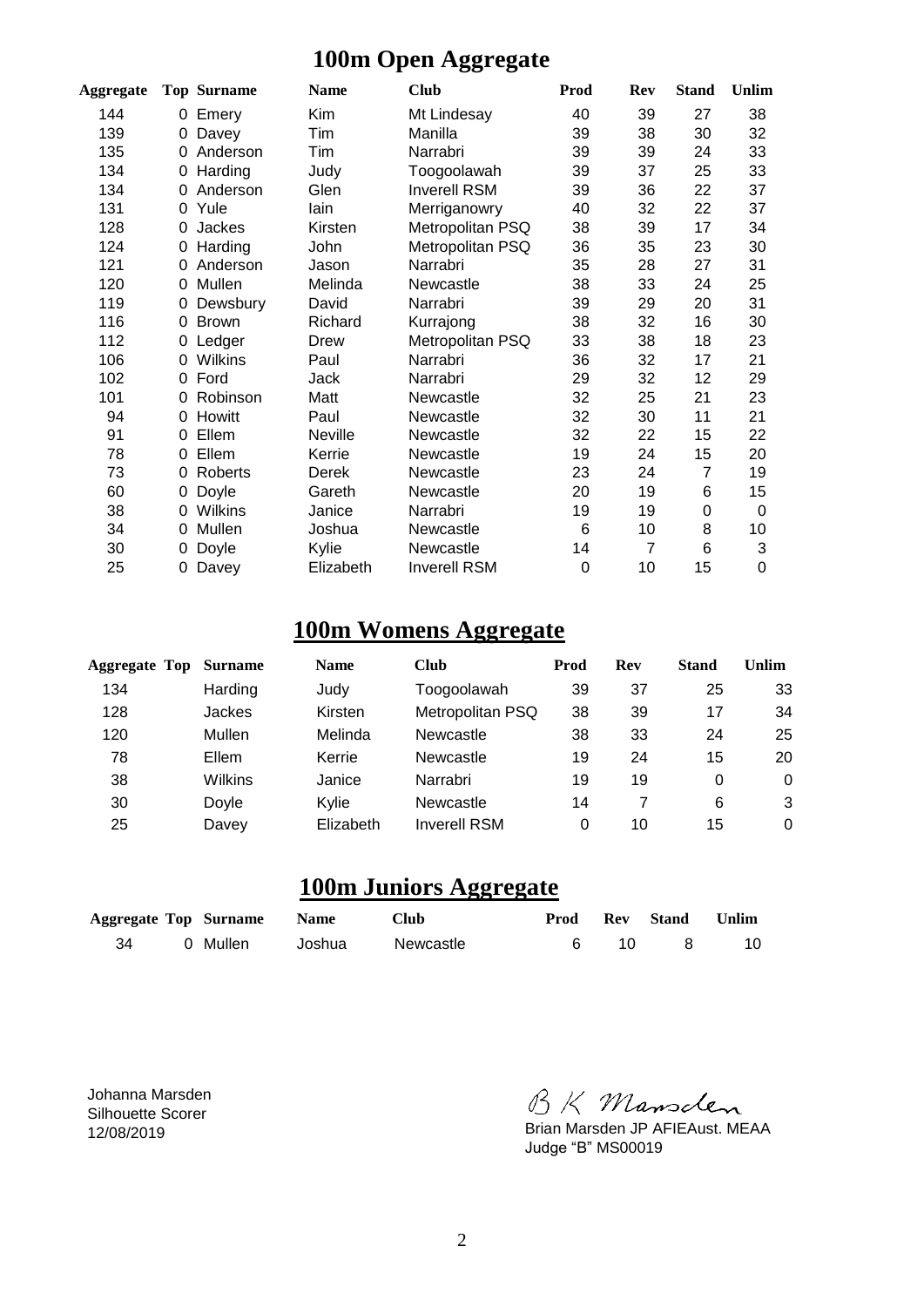### **Field Pistol Aggregate**

| Aggregate | <b>Club</b><br><b>Surname</b><br><b>Name</b> |              | <b>Production</b>   | Any Sight |    |
|-----------|----------------------------------------------|--------------|---------------------|-----------|----|
| 70        | Davey                                        | Tim          | Manilla             | 32        | 38 |
| 69        | Yule                                         | lain         | Merriganowry        | 33        | 36 |
| 58        | Anderson                                     | Glen         | <b>Inverell RSM</b> | 26        | 32 |
| 55        | Mullen                                       | Melinda      | Newcastle           | 22        | 33 |
| 55        | Marsden                                      | <b>Brian</b> | Newcastle           | 28        | 27 |
| 51        | Harding                                      | John         | Metropolitan PSQ    | 23        | 28 |
| 51        | Anderson                                     | Tim          | Narrabri            | 24        | 27 |
| 49        | Harding                                      | Judy         | Toogoolawah         | 27        | 22 |
| 49        | Anderson                                     | Jason        | Narrabri            | 25        | 24 |
| 48        | Emery                                        | Kim          | Mt Lindesay         | 26        | 22 |
| 47        | Jackes                                       | Kirsten      | Metropolitan PSQ    | 25        | 22 |
| 40        | Ledger                                       | Drew         | Metropolitan PSQ    | 17        | 23 |
| 40        | <b>Howitt</b>                                | Paul         | Newcastle           | 24        | 16 |
| 40        | <b>Brown</b>                                 | Richard      | Kurrajong           | 22        | 18 |
| 38        | Robinson                                     | Matt         | Newcastle           | 18        | 20 |
| 35        | Doyle                                        | Gareth       | Newcastle           | 16        | 19 |
| 34        | Ellem                                        | Neville      | Newcastle           | 17        | 17 |
| 32        | Wilkins                                      | Paul         | Narrabri            | 17        | 15 |
| 32        | Ford                                         | Jack         | Narrabri            | 14        | 18 |
| 28        | Ellem                                        | Kerrie       | Newcastle           | 16        | 12 |
| 27        | Roberts                                      | Derek        | Newcastle           | 15        | 12 |
| 22        | Doyle                                        | Kylie        | Newcastle           | 11        | 11 |
| 15        | Davey                                        | Elizabeth    | <b>Inverell RSM</b> | 0         | 15 |

## **Ladies' Field Pistol Aggregate**

| Aggregate | <b>Surname</b> | <b>Name</b> | Club             | <b>Production</b> | Any Sight |
|-----------|----------------|-------------|------------------|-------------------|-----------|
| 55        | Mullen         | Melinda     | Newcastle        | 22                | 33        |
| 49        | Harding        | Judy        | Toogoolawah      | 27                | 22        |
| 47        | <b>Jackes</b>  | Kirsten     | Metropolitan PSQ | 25                | 22        |
| 28        | Ellem          | Kerrie      | Newcastle        | 16                | 12        |
| 22        | Dovle          | Kvlie       | Newcastle        | 11                | 11        |

Johanna Marsden Silhouette Scorer 12/08/2019

BK Mansclen<br>Brian Marsden JP AFIEAust. MEAA

Judge "B" MS00019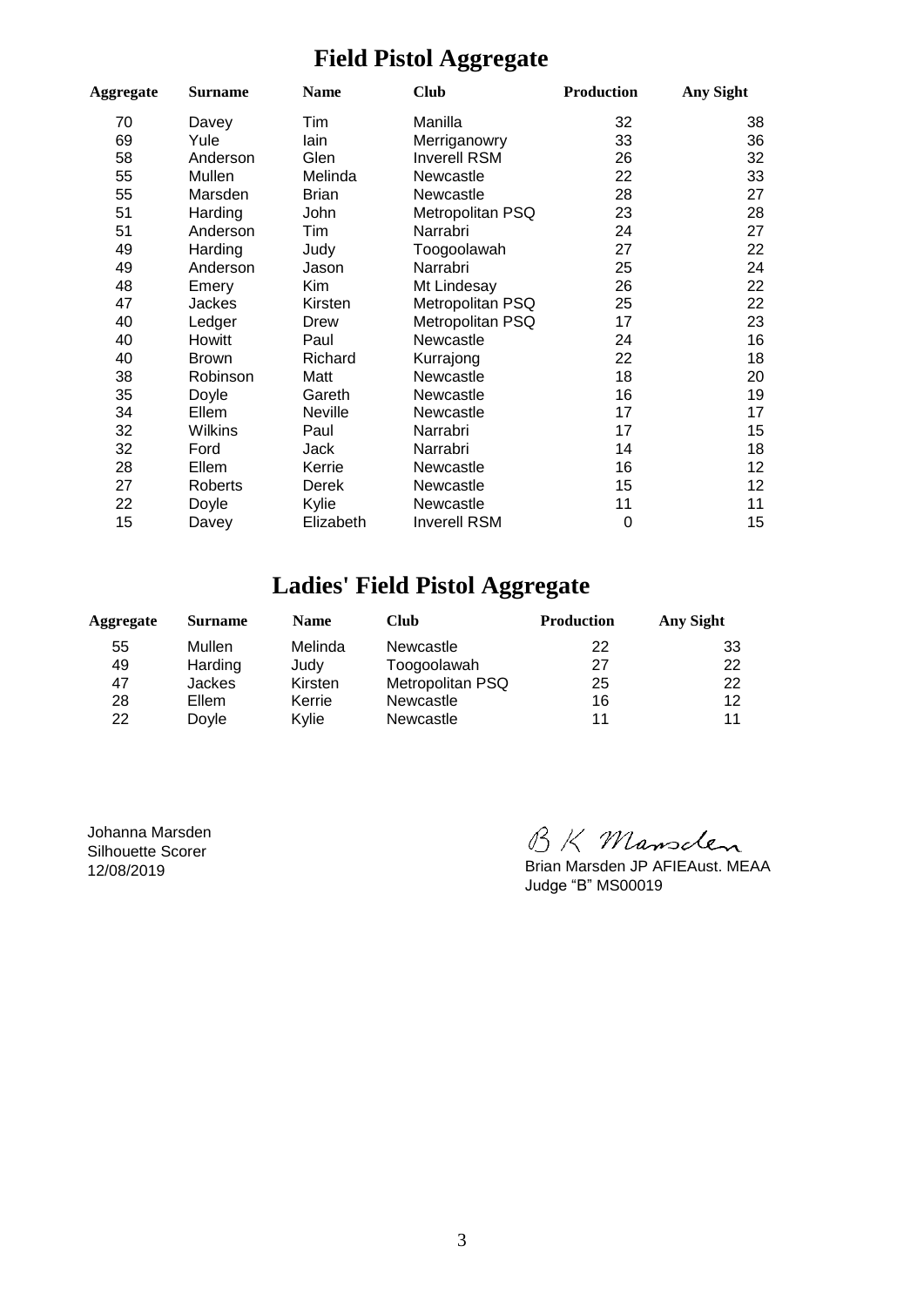### **100m Production Off Gun**

| <b>Name</b> | <b>Surname</b> | <b>Club</b>         | Grade Grade | <b>Total</b> | <b>Top</b>     |                |                  | Chic Pig Turk Ram |                         |
|-------------|----------------|---------------------|-------------|--------------|----------------|----------------|------------------|-------------------|-------------------------|
| Kim         | Emery          | Mt Lindesay         | <b>INT</b>  | 40           | $\mathbf{1}$   | 10             | 10               | 10                | 10                      |
| lain        | Yule           | Merriganowry        | <b>INT</b>  | 40           | $\overline{2}$ | 10             | 10               | 10                | 10                      |
| Judy        | Harding        | Toogoolawah         | <b>INT</b>  | 39           | 3              | 10             | 10               | 9                 | 10                      |
| David       | Dewsbury       | Narrabri            | <b>INT</b>  | 39           | 4              | 10             | 10               | 9                 | 10                      |
| Glen        | Anderson       | <b>Inverell RSM</b> | <b>INT</b>  | 39           | 5              | 10             | 10               | 10                | 9                       |
| Tim         | Anderson       | Narrabri            | <b>INT</b>  | 39           | 6              | 10             | 10               | 10                | 9                       |
| Tim         | Davey          | Manilla             | <b>INT</b>  | 39           | $\overline{7}$ | 10             | 10               | 10                | 9                       |
| Richard     | <b>Brown</b>   | Kurrajong           | <b>INT</b>  | 38           |                | 10             | 9                | 10                | 9                       |
| Kirsten     | <b>Jackes</b>  | Metropolitan PSQ    | <b>INT</b>  | 38           |                | 10             | 10               | 10                | 8                       |
| Melinda     | Mullen         | Newcastle           | AAA         | 38           |                | 10             | 10               | 10                | 8                       |
| John        | Harding        | Metropolitan PSQ    | <b>INT</b>  | 36           |                | 10             | 9                | 9                 | 8                       |
| Paul        | <b>Wilkins</b> | Narrabri            | <b>AAA</b>  | 36           |                | 10             | 10               | $\boldsymbol{9}$  | $\overline{7}$          |
| Jason       | Anderson       | Narrabri            | <b>INT</b>  | 35           |                | 10             | 10               | $\overline{7}$    | 8                       |
| Drew        | Ledger         | Metropolitan PSQ    | AAA         | 33           |                | 10             | 8                | 8                 | $\overline{7}$          |
| Neville     | Ellem          | Newcastle           | <b>INT</b>  | 32           |                | $\overline{7}$ | $\boldsymbol{9}$ | 8                 | 8                       |
| Paul        | Howitt         | Newcastle           | AA          | 32           |                | 10             | 9                | 5                 | 8                       |
| Matt        | Robinson       | Newcastle           | AA          | 32           |                | $\overline{7}$ | 10               | 9                 | 6                       |
| Jack        | Ford           | Narrabri            | AA          | 29           |                | 9              | 9                | 4                 | $\overline{7}$          |
| Derek       | Roberts        | Newcastle           | Α           | 23           |                | 10             | 8                | 4                 | 1                       |
| Gareth      | Doyle          | Newcastle           | A           | 20           |                | $\overline{7}$ | 5                | 4                 | $\overline{\mathbf{4}}$ |
| Janice      | Wilkins        | Narrabri            | A           | 19           |                | 6              | 1                | 5                 | $\overline{7}$          |
| Kerrie      | Ellem          | Newcastle           | AA          | 19           |                | $\overline{7}$ | 9                | 3                 | $\pmb{0}$               |
| Kylie       | Doyle          | Newcastle           | B           | 14           |                | $\overline{4}$ | 5                | $\overline{2}$    | 3                       |
| Joshua      | Mullen         | Newcastle           | B           | 6            |                | $\overline{2}$ | 1                | $\overline{2}$    | 1                       |

#### **100m Revolver Off Gun**

| <b>Name</b> | <b>Surname</b> | <b>Club</b>         | Grade      | Grade | <b>Total</b> | Top |    |                | Chic Pig Turk Ram |    |
|-------------|----------------|---------------------|------------|-------|--------------|-----|----|----------------|-------------------|----|
| Kirsten     | Jackes         | Metropolitan PSQ    | <b>INT</b> |       | 39           | 1   | 10 | 10             | 9                 | 10 |
| Kim         | Emery          | Mt Lindesay         | <b>INT</b> |       | 39           | 2   | 10 | 10             | 9                 | 10 |
| Tim         | Anderson       | Narrabri            | <b>INT</b> |       | 39           | 3   | 10 | 10             | 10                | 9  |
| Drew        | Ledger         | Metropolitan PSQ    | AAA        |       | 38           |     | 10 | 10             | 8                 | 10 |
| Tim         | Davey          | Manilla             | AAA        |       | 38           |     | 10 | 10             | 9                 | 9  |
| Judy        | Harding        | Toogoolawah         | <b>INT</b> |       | 37           |     | 10 | 8              | 10                | 9  |
| Glen        | Anderson       | <b>Inverell RSM</b> | <b>INT</b> |       | 36           |     | 10 | 10             | 8                 | 8  |
| <b>John</b> | Harding        | Metropolitan PSQ    | <b>INT</b> |       | 35           |     | 10 | 9              | 8                 | 8  |
| Melinda     | Mullen         | Newcastle           | AAA        |       | 33           |     | 9  | 10             | 7                 | 7  |
| lain        | Yule           | Merriganowry        | INT        |       | 32           |     | 9  | 9              | 6                 | 8  |
| Paul        | <b>Wilkins</b> | Narrabri            | AAA        |       | 32           |     | 9  | $\overline{7}$ | 9                 | 7  |
| Jack        | Ford           | Narrabri            | AAA        |       | 32           |     | 9  | 8              | 9                 | 6  |
| Richard     | <b>Brown</b>   | Kurrajong           | <b>INT</b> |       | 32           |     | 10 | 10             | 6                 | 6  |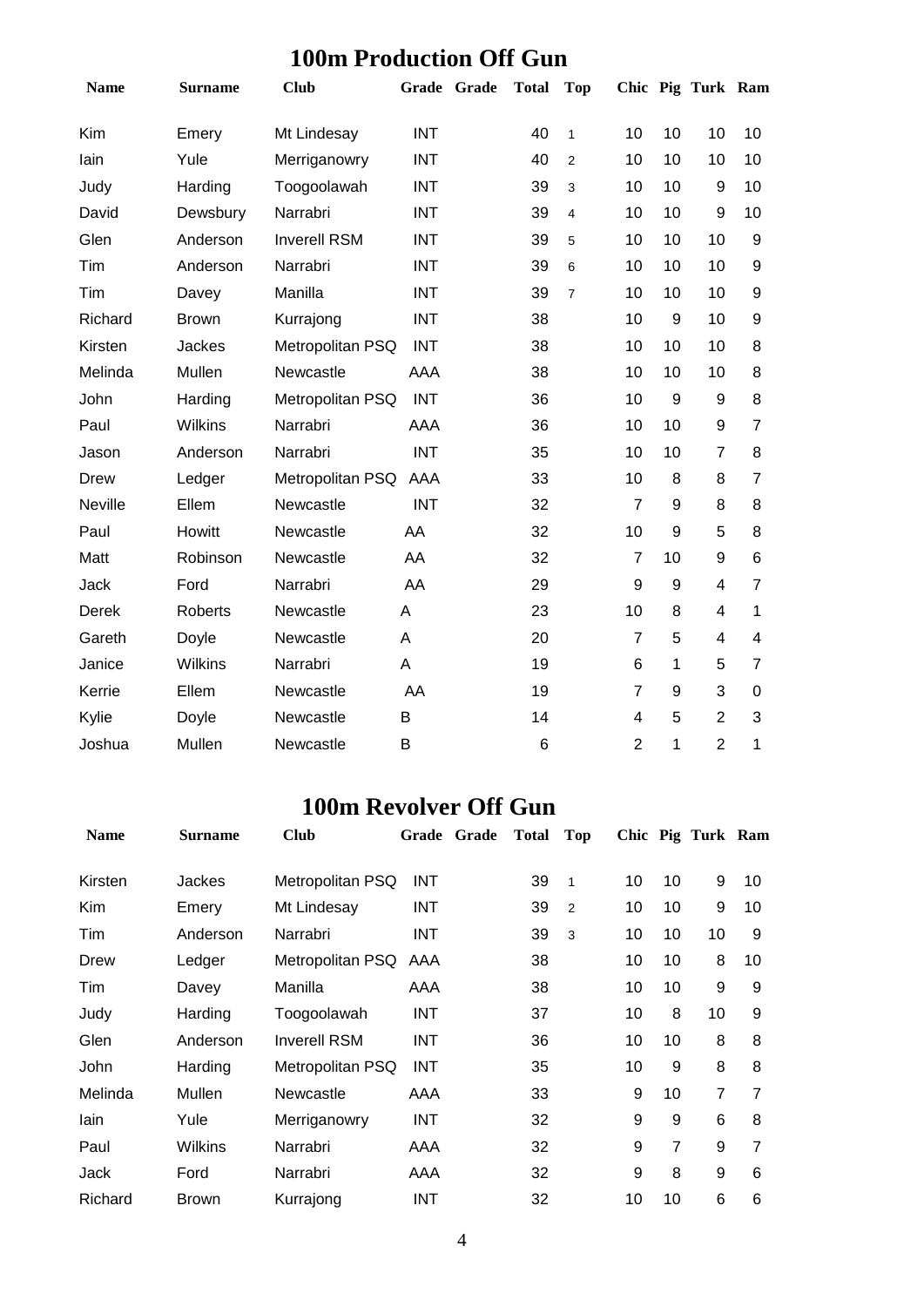| Paul           | <b>Howitt</b> | Newcastle           | AA         | 30 | 8              | 7  | 8        | 7 |
|----------------|---------------|---------------------|------------|----|----------------|----|----------|---|
| David          | Dewsbury      | Narrabri            | <b>INT</b> | 29 | 10             | 10 | 5        | 4 |
| Jason          | Anderson      | Narrabri            | AAA        | 28 | 9              | 8  | 4        | 7 |
| Matt           | Robinson      | Newcastle           | AA         | 25 | $\overline{7}$ | 7  | 9        | 2 |
| Kerrie         | Ellem         | Newcastle           | AA         | 24 | 8              | 7  | 3        | 6 |
| Derek          | Roberts       | Newcastle           | A          | 24 | 6              | 8  | 6        | 4 |
| <b>Neville</b> | Ellem         | Newcastle           | AAA        | 22 | 6              | 6  | 5        | 5 |
| Janice         | Wilkins       | Narrabri            | A          | 19 | 6              | 6  | 1        | 6 |
| Gareth         | Doyle         | Newcastle           | A          | 19 | 6              | 6  | 4        | 3 |
| Elizabeth      | Davey         | <b>Inverell RSM</b> | B          | 10 | 3              | 5  | 1        | 1 |
| Joshua         | Mullen        | Newcastle           | B          | 10 | 6              | 3  | $\Omega$ | 1 |
| Kylie          | Doyle         | Newcastle           | B          | 7  | 0              | 2  | 3        | 2 |

# **100m Standing Off Gun**

| <b>Name</b> | <b>Surname</b> | <b>Club</b>          |            | Grade Grade | <b>Total</b>   | <b>Top</b> |                |                | Chic Pig Turk Ram |                |
|-------------|----------------|----------------------|------------|-------------|----------------|------------|----------------|----------------|-------------------|----------------|
| Tim         | Davey          | Manilla              | <b>INT</b> |             | 30             |            | 10             | 8              | $\overline{7}$    | 5              |
| Kim         | Emery          | Mt Lindesay          | <b>INT</b> |             | 27             |            | 8              | 8              | 5                 | 6              |
| Jason       | Anderson       | Narrabri             | AA         |             | 27             |            | 8              | 9              | 8                 | $\overline{2}$ |
| Judy        | Harding        | Toogoolawah          | <b>INT</b> |             | 25             |            | 8              | 6              | $\overline{7}$    | 4              |
| Melinda     | Mullen         | Newcastle            | <b>INT</b> |             | 24             |            | 6              | 6              | 5                 | $\overline{7}$ |
| Tim         | Anderson       | Narrabri             | <b>INT</b> |             | 24             |            | 6              | 8              | 6                 | 4              |
| John        | Harding        | Metropolitan PSQ     | <b>INT</b> |             | 23             |            | 9              | 6              | 1                 | $\overline{7}$ |
| Glen        | Anderson       | <b>Inverell RSM</b>  | <b>INT</b> |             | 22             |            | 8              | 8              | 1                 | 5              |
| lain        | Yule           | Merriganowry         | <b>INT</b> |             | 22             |            | 9              | 8              | 1                 | 4              |
| Matt        | Robinson       | Newcastle            | AAA        |             | 21             |            | 6              | 10             | $\overline{2}$    | 3              |
| David       | Dewsbury       | Narrabri             | AAA        |             | 20             |            | 9              | 5              | $\overline{2}$    | 4              |
| Drew        | Ledger         | Metropolitan PSQ AA  |            |             | 18             |            | 5              | 5              | $\overline{4}$    | 4              |
| Kirsten     | Jackes         | Metropolitan PSQ AAA |            |             | 17             |            | 6              | 3              | $\overline{2}$    | 6              |
| Paul        | Wilkins        | Narrabri             | AA         |             | 17             |            | 4              | 8              | 3                 | $\overline{2}$ |
| Richard     | <b>Brown</b>   | Kurrajong            | AA         |             | 16             |            | $\overline{7}$ | $\overline{2}$ | 3                 | 4              |
| Elizabeth   | Davey          | <b>Inverell RSM</b>  | A          |             | 15             |            | 4              | $\overline{7}$ | $\mathbf 0$       | 4              |
| Kerrie      | Ellem          | Newcastle            | AA         |             | 15             |            | 5              | 5              | 3                 | $\overline{2}$ |
| Neville     | Ellem          | Newcastle            | <b>AAA</b> |             | 15             |            | $\overline{7}$ | $\overline{7}$ | $\overline{2}$    | $\overline{2}$ |
| Jack        | Ford           | Narrabri             | AA         |             | 12             |            | 4              | $\overline{7}$ | 1                 | 0              |
| Paul        | Howitt         | Newcastle            | A          |             | 11             |            | 5              | 5              | 0                 | $\mathbf{1}$   |
| Joshua      | Mullen         | Newcastle            | B          |             | 8              |            | 3              | 1              | $\overline{2}$    | $\overline{2}$ |
| Derek       | Roberts        | Newcastle            | Α          |             | $\overline{7}$ |            | 3              | $\overline{2}$ | 0                 | $\overline{2}$ |
| Kylie       | Doyle          | Newcastle            | B          |             | 6              |            | 1              | $\overline{2}$ | 1                 | $\overline{2}$ |
| Gareth      | Doyle          | Newcastle            | B          |             | 6              |            | 1              | 4              | 0                 | 1              |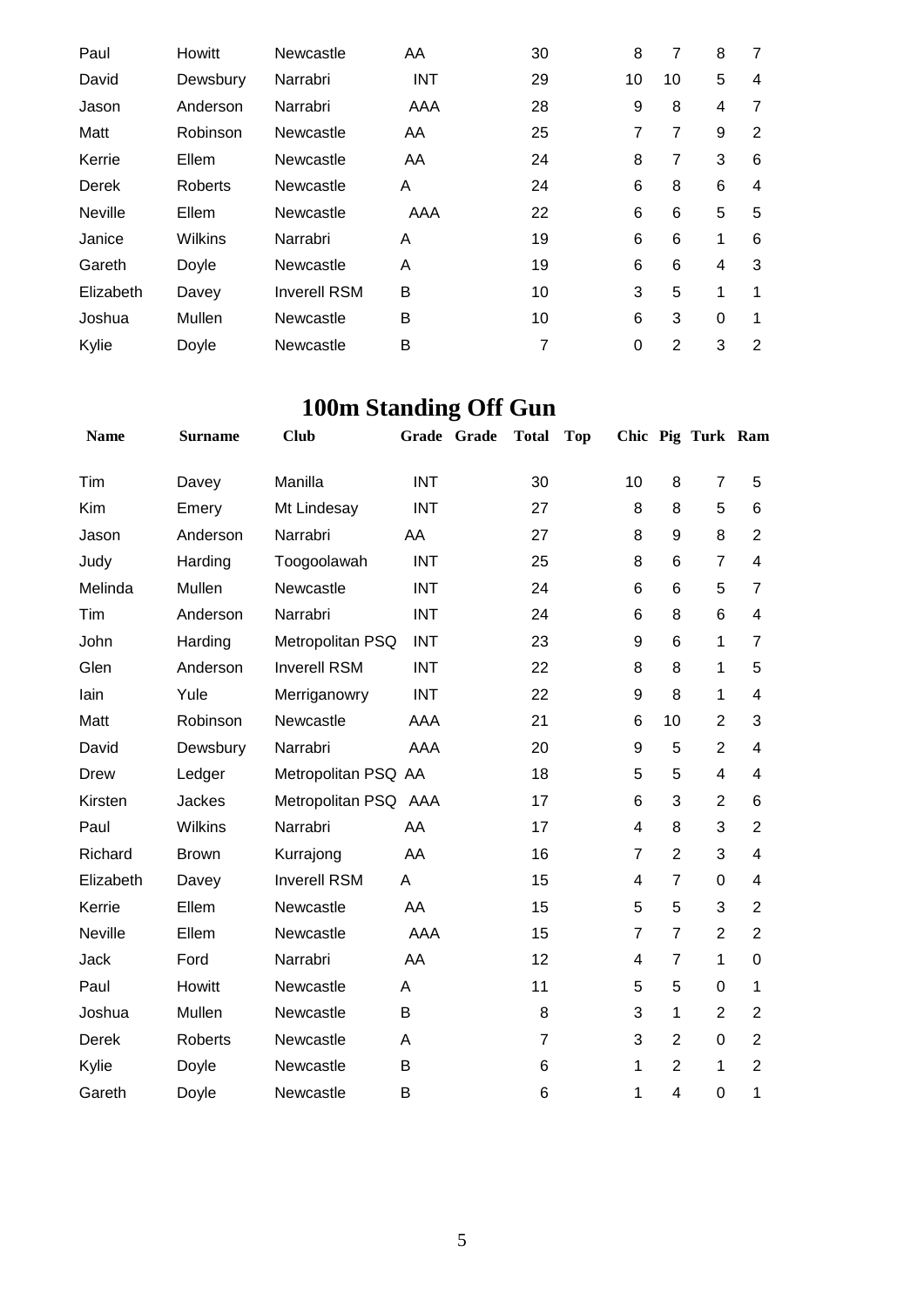## **100m Unlimited Off Gun**

| <b>Name</b>    | <b>Surname</b> | <b>Club</b>         | Grade      | <b>Grade TotalTop Gun Chick</b> |                | Pig            | Turk Ram       |                         |
|----------------|----------------|---------------------|------------|---------------------------------|----------------|----------------|----------------|-------------------------|
| Kim            | Emery          | Mt Lindesay         | <b>INT</b> | 38                              | 10             | 10             | 9              | 9                       |
| Glen           | Anderson       | <b>Inverell RSM</b> | <b>INT</b> | 37                              | 10             | 10             | 9              | 8                       |
| lain           | Yule           | Merriganowry        | AAA        | 37                              | 10             | 10             | 9              | 8                       |
| Kirsten        | Jackes         | Metropolitan        | <b>INT</b> | 34                              | 10             | 9              | 6              | $\boldsymbol{9}$        |
| Judy           | Harding        | Toogoolawah         | AAA        | 33                              | 10             | 9              | 5              | $\boldsymbol{9}$        |
| Tim            | Anderson       | Narrabri            | AAA        | 33                              | 9              | 10             | 8              | 6                       |
| Tim            | Davey          | Manilla             | AAA        | 32                              | $\overline{7}$ | 10             | 6              | 9                       |
| Jason          | Anderson       | Narrabri            | AA         | 31                              | 9              | 9              | $\overline{7}$ | 6                       |
| David          | Dewsbury       | Narrabri            | AAA        | 31                              | 10             | 8              | $\overline{7}$ | $6\phantom{1}$          |
| Richard        | <b>Brown</b>   | Kurrajong           | AAA        | 30                              | 9              | 8              | 6              | $\overline{7}$          |
| John           | Harding        | Metropolitan        | AAA        | 30                              | 9              | 8              | 6              | $\overline{7}$          |
| Jack           | Ford           | Narrabri            | AA         | 29                              | 9              | 8              | 6              | 6                       |
| Melinda        | Mullen         | Newcastle           | AA         | 25                              | $\overline{7}$ | 8              | 5              | 5                       |
| <b>Drew</b>    | Ledger         | Metropolitan        | AAA        | 23                              | $\overline{7}$ | 6              | 5              | 5                       |
| Matt           | Robinson       | Newcastle           | A          | 23                              | 8              | 8              | 3              | $\overline{\mathbf{4}}$ |
| <b>Neville</b> | Ellem          | Newcastle           | AA         | 22                              | 9              | $\overline{7}$ | $\mathbf{1}$   | 5                       |
| Paul           | Wilkins        | Narrabri            | AA         | 21                              | 6              | $\overline{7}$ | $\mathbf{1}$   | $\overline{7}$          |
| Paul           | Howitt         | Newcastle           | AA         | 21                              | 8              | 5              | $\overline{7}$ | 1                       |
| Kerrie         | Ellem          | Newcastle           | AA         | 20                              | $\overline{4}$ | 5              | 5              | 6                       |
| <b>Derek</b>   | Roberts        | Newcastle           | B          | 19                              | $\overline{7}$ | $\overline{4}$ | 4              | 4                       |
| Gareth         | Doyle          | Newcastle           | B          | 15                              | 6              | 6              | 3              | $\mathbf 0$             |
| Joshua         | Mullen         | Newcastle           | B          | 10                              | 3              | 4              | $\overline{2}$ | 1                       |
| Kylie          | Doyle          | Newcastle           | B          | 3                               | $\overline{2}$ | 1              | 0              | $\boldsymbol{0}$        |

## **Field Pistol Production Off Gun**

| <b>Name</b>  | <b>Surname</b> | <b>Club</b>         | Grade Grade | <b>Total</b> | <b>Top</b> |    |                | Chic Pig Turk Ram |                |
|--------------|----------------|---------------------|-------------|--------------|------------|----|----------------|-------------------|----------------|
| lain         | Yule           | Merriganowry        | <b>INT</b>  | 33           |            | 10 | 9              | $\overline{7}$    | $\overline{7}$ |
| Tim          | Davey          | Manilla             | <b>INT</b>  | 32           |            | 9  | 9              | 7                 | $\overline{7}$ |
| <b>Brian</b> | Marsden        | Newcastle           | AAA         | 28           |            | 9  | 9              | 3                 | $\overline{7}$ |
| Judy         | Harding        | Toogoolawah         | <b>INT</b>  | 27           |            | 9  | 6              | 8                 | 4              |
| Kim          | Emery          | Mt Lindesay         | <b>INT</b>  | 26           |            | 8  | $\overline{7}$ | 4                 | 7              |
| Glen         | Anderson       | <b>Inverell RSM</b> | <b>INT</b>  | 26           |            | 10 | 8              | 3                 | 5              |
| Kirsten      | Jackes         | Metropolitan PSQ AA |             | 25           |            | 7  | 9              | 3                 | 6              |
| Jason        | Anderson       | Narrabri            | AA          | 25           |            | 10 | 9              | 5                 | 1              |
| Tim          | Anderson       | Narrabri            | <b>INT</b>  | 24           |            | 9  | $\overline{7}$ | $\overline{2}$    | 6              |
| Paul         | <b>Howitt</b>  | Newcastle           | AA          | 24           |            | 8  | 6              | 5                 | 5              |
| John         | Harding        | Metropolitan PSQ    | <b>INT</b>  | 23           |            | 7  | 8              | 5                 | 3              |
| Melinda      | Mullen         | Newcastle           | AAA         | 22           |            | 4  | 8              | 3                 | 7              |
| Richard      | <b>Brown</b>   | Kurrajong           | AA          | 22           |            | 6  | 6              | 6                 | 4              |
| Matt         | Robinson       | Newcastle           | A           | 18           |            | 6  | 6              | 3                 | 3              |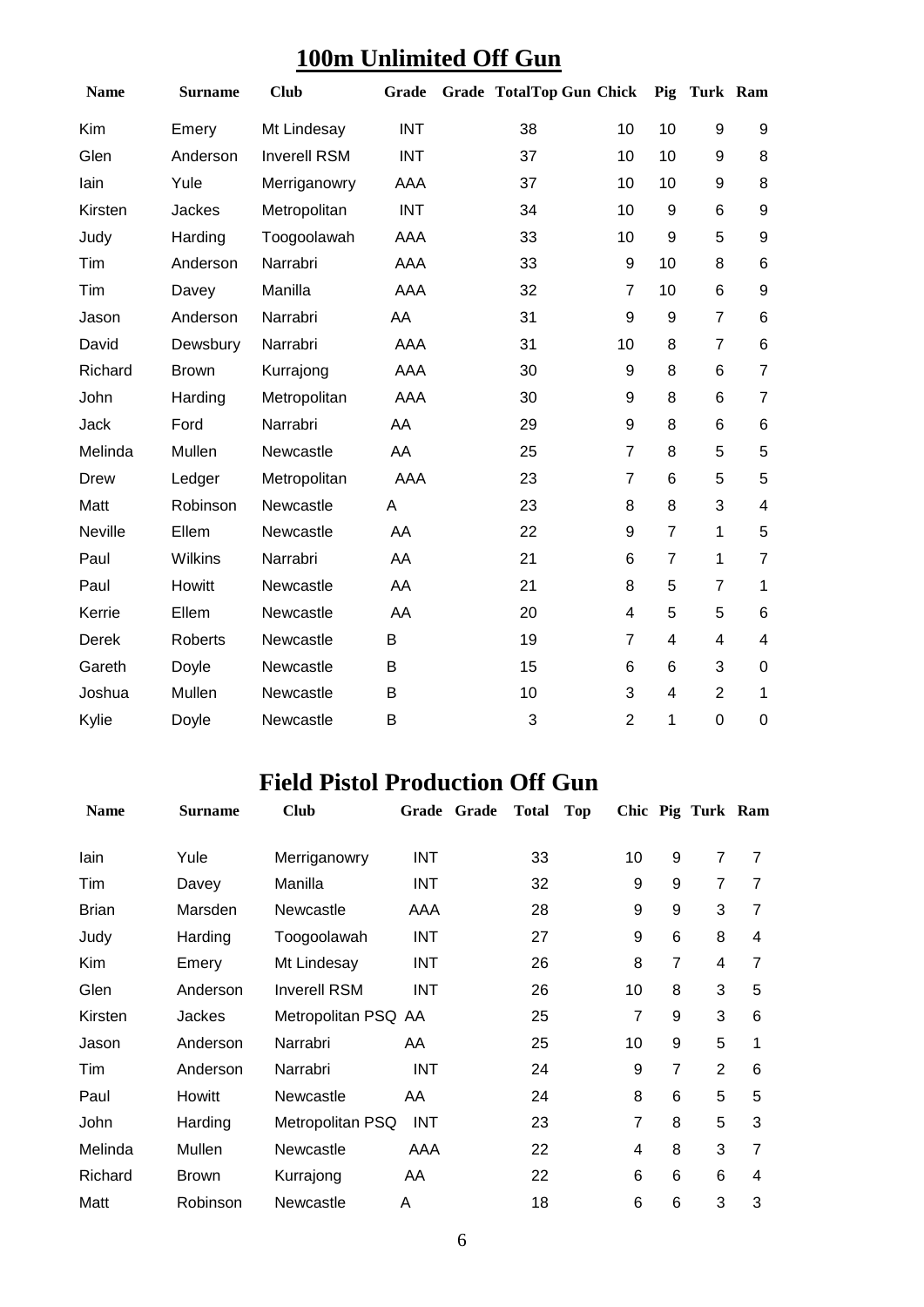| Drew           | Ledger  | Metropolitan PSQ AA |     | 17 | 4 | 4 | 5 | 4 |
|----------------|---------|---------------------|-----|----|---|---|---|---|
| Paul           | Wilkins | Narrabri            | AA  | 17 | 5 | 6 | 3 | 3 |
| <b>Neville</b> | Ellem   | Newcastle           | AAA | 17 |   | 3 | 5 | 2 |
| Gareth         | Doyle   | Newcastle           | AA  | 16 | 5 | 5 | 2 | 4 |
| Kerrie         | Ellem   | Newcastle           | AA  | 16 | 4 | 8 | 3 |   |
| Derek          | Roberts | Newcastle           | A   | 15 | 6 | 6 | 1 | 2 |
| Jack           | Ford    | Narrabri            | AA  | 14 | 9 | 3 | 1 |   |
| Kylie          | Doyle   | Newcastle           | A   | 11 | 4 |   | 1 | 5 |

# **Field Pistol Any Sight Off Gun**

| <b>Name</b>  | <b>Surname</b> | <b>Club</b>         |            | Grade Grade | <b>Total</b> | <b>Top</b> |                |                | Chic Pig Turk Ram |                         |
|--------------|----------------|---------------------|------------|-------------|--------------|------------|----------------|----------------|-------------------|-------------------------|
| Tim          | Davey          | Manilla             | AAA        |             | 38           |            | 10             | 10             | 8                 | 10                      |
| lain         | Yule           | Merriganowry        | <b>INT</b> |             | 36           |            | 10             | 9              | 9                 | 8                       |
| Melinda      | Mullen         | Newcastle           | AAA        |             | 33           |            | 9              | 10             | $\overline{7}$    | $\overline{7}$          |
| Glen         | Anderson       | <b>Inverell RSM</b> | <b>INT</b> |             | 32           |            | 10             | 10             | 6                 | 6                       |
| John         | Harding        | Metropolitan PSQ    | AAA        |             | 28           |            | 8              | 8              | 6                 | 6                       |
| <b>Brian</b> | Marsden        | Newcastle           | AAA        |             | 27           |            | 9              | 10             | 3                 | 5                       |
| Tim          | Anderson       | Narrabri            | AAA        |             | 27           |            | 10             | 6              | 8                 | 3                       |
| Jason        | Anderson       | Narrabri            | AA         |             | 24           |            | 8              | $\overline{7}$ | 4                 | 5                       |
| Drew         | Ledger         | Metropolitan PSQ AA |            |             | 23           |            | $\overline{7}$ | 8              | 1                 | $\overline{7}$          |
| Kirsten      | Jackes         | Metropolitan PSQ AA |            |             | 22           |            | $\overline{7}$ | $\overline{7}$ | 3                 | 5                       |
| Kim          | Emery          | Mt Lindesay         | <b>INT</b> |             | 22           |            | 10             | 5              | $\overline{2}$    | 5                       |
| Judy         | Harding        | Toogoolawah         | AAA        |             | 22           |            | $\overline{7}$ | 5              | 6                 | $\overline{\mathbf{4}}$ |
| Matt         | Robinson       | Newcastle           | A          |             | 20           |            | 8              | $\overline{7}$ | $\overline{2}$    | 3                       |
| Gareth       | Doyle          | Newcastle           | A          |             | 19           |            | 6              | 6              | $\overline{4}$    | 3                       |
| Richard      | <b>Brown</b>   | Kurrajong           | AA         |             | 18           |            | 6              | 5              | $\overline{2}$    | 5                       |
| Jack         | Ford           | Narrabri            | B          |             | 18           |            | 9              | 4              | $\overline{2}$    | 3                       |
| Neville      | Ellem          | Newcastle           | AA         |             | 17           |            | 6              | 6              | $\overline{2}$    | 3                       |
| Paul         | Howitt         | Newcastle           | A          |             | 16           |            | 5              | 4              | $\overline{2}$    | 5                       |
| Paul         | <b>Wilkins</b> | Narrabri            | AA         |             | 15           |            | 5              | 5              | 1                 | 4                       |
| Elizabeth    | Davey          | <b>Inverell RSM</b> | A          |             | 15           |            | 6              | 5              | 3                 | 1                       |
| Kerrie       | Ellem          | Newcastle           | A          |             | 12           |            | $\overline{2}$ | 5              | 1                 | 4                       |
| Derek        | Roberts        | Newcastle           | B          |             | 12           |            | 4              | 3              | 1                 | 4                       |
| Kylie        | Doyle          | Newcastle           | B          |             | 11           |            | 4              | 3              | $\overline{2}$    | $\overline{2}$          |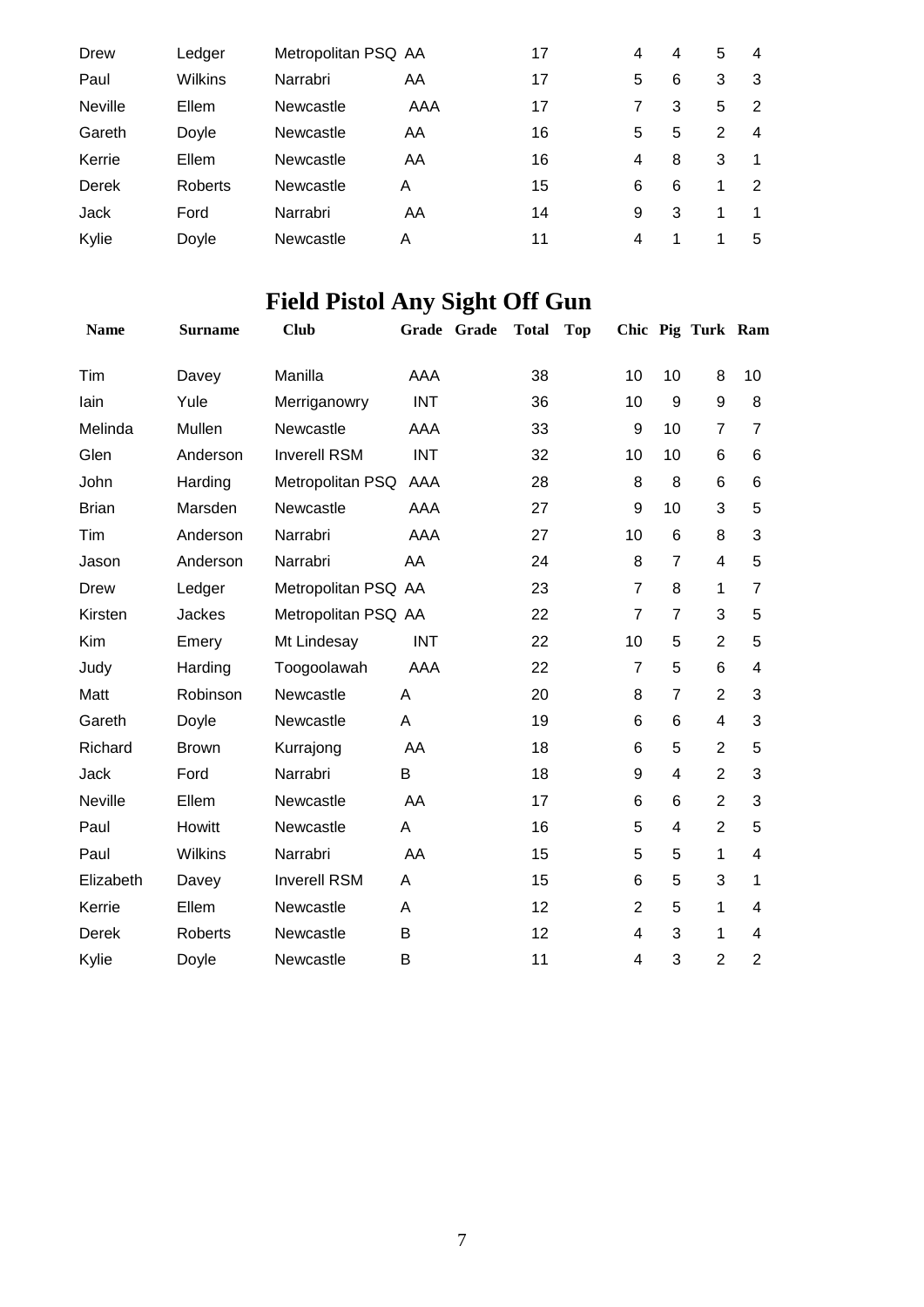## **100m Production**

| <b>Name</b>    |            | <b>Surname</b> | <b>Club</b>         |    | Grade Total Shoot Chick |                | Pig              |                          | Turk Ram         |
|----------------|------------|----------------|---------------------|----|-------------------------|----------------|------------------|--------------------------|------------------|
| Grade          | <b>INT</b> |                |                     |    |                         |                |                  |                          |                  |
| Kim            |            | Emery          | Mt Lindesay         | 40 | 1                       | 10             | 10               | 10                       | 10               |
| lain           |            | Yule           | Merriganowry        | 40 | $\overline{2}$          | 10             | 10               | 10                       | 10               |
| Judy           |            | Harding        | Toogoolawah         | 39 | 3                       | 10             | 10               | 9                        | 10               |
| David          |            | Dewsbury       | Narrabri            | 39 | 4                       | 10             | 10               | $\boldsymbol{9}$         | 10               |
| Glen           |            | Anderson       | <b>Inverell RSM</b> | 39 | 5                       | 10             | 10               | 10                       | 9                |
| Tim            |            | Anderson       | Narrabri            | 39 | 6                       | 10             | 10               | 10                       | $\boldsymbol{9}$ |
| Tim            |            | Davey          | Manilla             | 39 | $\overline{7}$          | 10             | 10               | 10                       | $\boldsymbol{9}$ |
| Richard        |            | <b>Brown</b>   | Kurrajong           | 38 |                         | 10             | 9                | 10                       | $\boldsymbol{9}$ |
| Kirsten        |            | Jackes         | Metropolitan PSQ    | 38 |                         | 10             | 10               | 10                       | 8                |
| John           |            | Harding        | Metropolitan PSQ    | 36 |                         | 10             | $\boldsymbol{9}$ | $\boldsymbol{9}$         | 8                |
| Jason          |            | Anderson       | Narrabri            | 35 |                         | 10             | 10               | $\overline{7}$           | 8                |
| <b>Neville</b> |            | Ellem          | Newcastle           | 32 |                         | $\overline{7}$ | 9                | 8                        | 8                |
| Grade          | AAA        |                |                     |    |                         |                |                  |                          |                  |
| Melinda        |            | Mullen         | Newcastle           | 38 |                         | 10             | 10               | 10                       | 8                |
| Paul           |            | Wilkins        | Narrabri            | 36 |                         | 10             | 10               | $\boldsymbol{9}$         | $\overline{7}$   |
| Drew           |            | Ledger         | Metropolitan PSQ    | 33 |                         | 10             | 8                | 8                        | $\overline{7}$   |
| Grade          | AA         |                |                     |    |                         |                |                  |                          |                  |
| Paul           |            | Howitt         | Newcastle           | 32 |                         | 10             | $\boldsymbol{9}$ | 5                        | 8                |
| Matt           |            | Robinson       | Newcastle           | 32 |                         | 7              | 10               | 9                        | 6                |
| Jack           |            | Ford           | Narrabri            | 29 |                         | 9              | $\boldsymbol{9}$ | 4                        | $\overline{7}$   |
| Kerrie         |            | Ellem          | Newcastle           | 19 |                         | $\overline{7}$ | $\boldsymbol{9}$ | 3                        | $\mathsf 0$      |
| Grade          | A          |                |                     |    |                         |                |                  |                          |                  |
| <b>Derek</b>   |            | Roberts        | Newcastle           | 23 |                         | 10             | 8                | $\overline{\mathcal{A}}$ | 1                |
| Gareth         |            | Doyle          | Newcastle           | 20 |                         | $\overline{7}$ | 5                | 4                        | 4                |
| Janice         |            | Wilkins        | Narrabri            | 19 |                         | 6              | 1                | 5                        | $\overline{7}$   |
| Grade          | B          |                |                     |    |                         |                |                  |                          |                  |
| Kylie          |            | Doyle          | Newcastle           | 14 |                         | 4              | 5                | $\overline{2}$           | 3                |
| Joshua         |            | Mullen         | Newcastle           | 6  |                         | $\overline{2}$ | 1                | $\overline{2}$           | 1                |

### **100m Revolver**

| <b>Name</b> | <b>Surname</b> | <b>Club</b>         | <b>Grade Total Shoot</b> |   | <b>Chick</b> | Pig | Turk Ram |    |
|-------------|----------------|---------------------|--------------------------|---|--------------|-----|----------|----|
| Grade       | <b>INT</b>     |                     |                          |   |              |     |          |    |
| Kirsten     | Jackes         | Metropolitan PSQ    | 39                       | 1 | 10           | 10  | 9        | 10 |
| Kim         | Emery          | Mt Lindesay         | 39                       | 2 | 10           | 10  | 9        | 10 |
| Tim         | Anderson       | Narrabri            | 39                       | 3 | 10           | 10  | 10       | 9  |
| Judy        | Harding        | Toogoolawah         | 37                       |   | 10           | 8   | 10       | 9  |
| Glen        | Anderson       | <b>Inverell RSM</b> | 36                       |   | 10           | 10  | 8        | 8  |
| John        | Harding        | Metropolitan PSQ    | 35                       |   | 10           | 9   | 8        | 8  |
| lain        | Yule           | Merriganowry        | 32                       |   | 9            | 9   | 6        | 8  |
| Richard     | <b>Brown</b>   | Kurrajong           | 32                       |   | 10           | 10  | 6        | 6  |
| David       | Dewsbury       | Narrabri            | 29                       |   | 10           | 10  | 5        | 4  |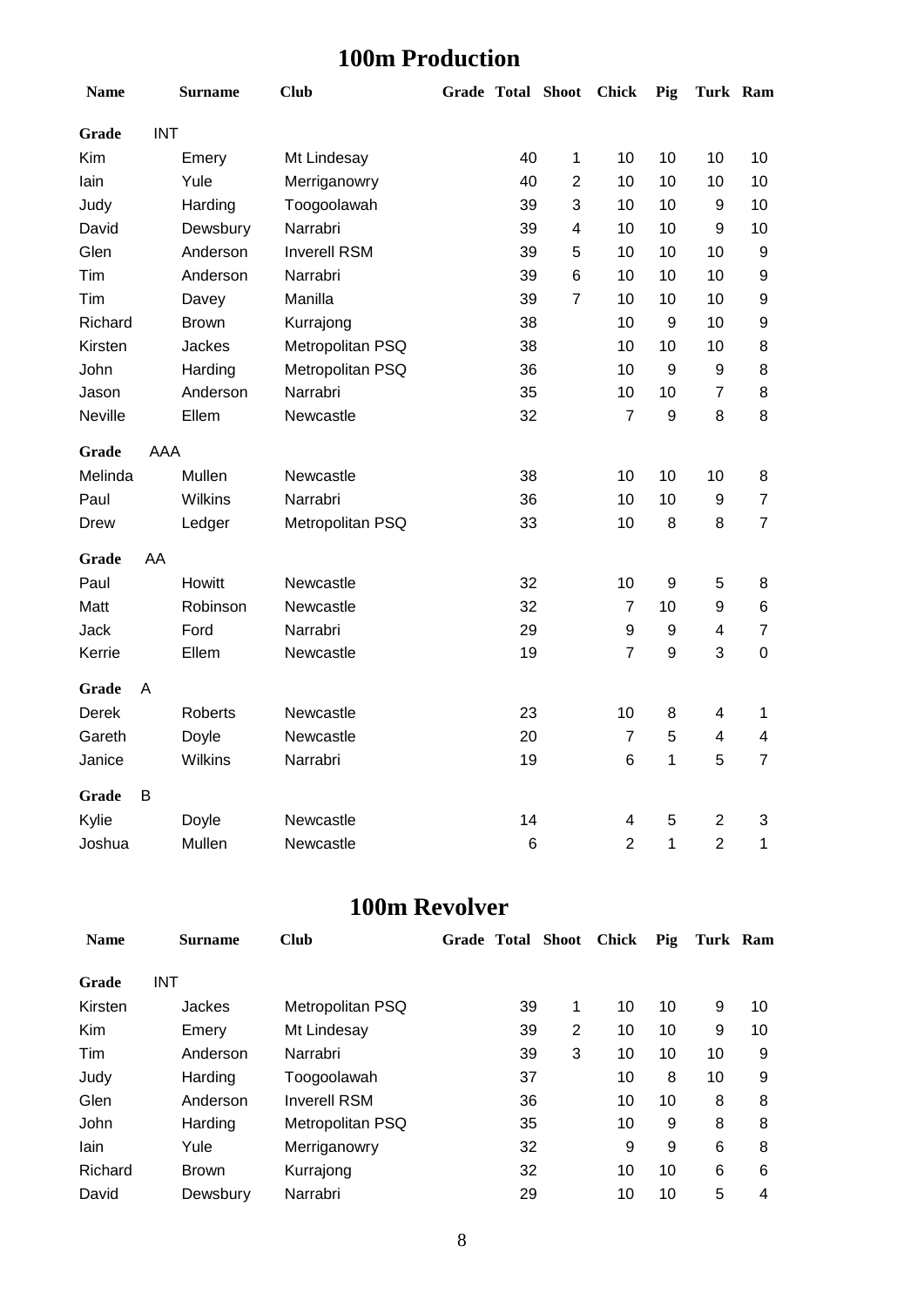| Grade       | AAA |               |                     |                |                |                |                |                  |
|-------------|-----|---------------|---------------------|----------------|----------------|----------------|----------------|------------------|
| Drew        |     | Ledger        | Metropolitan PSQ    | 38             | 10             | 10             | 8              | 10               |
| Tim         |     | Davey         | Manilla             | 38             | 10             | 10             | 9              | $\boldsymbol{9}$ |
| Melinda     |     | Mullen        | Newcastle           | 33             | 9              | 10             | $\overline{7}$ | $\overline{7}$   |
| Paul        |     | Wilkins       | Narrabri            | 32             | 9              | $\overline{7}$ | 9              | $\overline{7}$   |
| <b>Jack</b> |     | Ford          | Narrabri            | 32             | 9              | 8              | 9              | 6                |
| Jason       |     | Anderson      | Narrabri            | 28             | 9              | 8              | 4              | $\overline{7}$   |
| Neville     |     | Ellem         | Newcastle           | 22             | 6              | 6              | 5              | 5                |
| Grade       | AA  |               |                     |                |                |                |                |                  |
| Paul        |     | <b>Howitt</b> | Newcastle           | 30             | 8              | 7              | 8              | $\overline{7}$   |
| Matt        |     | Robinson      | Newcastle           | 25             | $\overline{7}$ | $\overline{7}$ | 9              | $\overline{2}$   |
| Kerrie      |     | Ellem         | Newcastle           | 24             | 8              | $\overline{7}$ | 3              | $\,6$            |
| Grade       | A   |               |                     |                |                |                |                |                  |
| Derek       |     | Roberts       | Newcastle           | 24             | 6              | 8              | 6              | 4                |
| Janice      |     | Wilkins       | Narrabri            | 19             | 6              | 6              | 1              | $\,6$            |
| Gareth      |     | Doyle         | Newcastle           | 19             | 6              | 6              | 4              | 3                |
| Grade       | B   |               |                     |                |                |                |                |                  |
| Elizabeth   |     | Davey         | <b>Inverell RSM</b> | 10             | 3              | 5              | 1              | 1                |
| Joshua      |     | Mullen        | Newcastle           | 10             | 6              | 3              | 0              | 1                |
| Kylie       |     | Doyle         | Newcastle           | $\overline{7}$ | 0              | $\overline{2}$ | 3              | $\overline{2}$   |

## **100m Standing**

| <b>Name</b> |            | <b>Surname</b> | <b>Club</b>         | <b>Grade Total Shoot</b> | <b>Chick</b>   | Pig            | Turk Ram       |                |
|-------------|------------|----------------|---------------------|--------------------------|----------------|----------------|----------------|----------------|
| Grade       | <b>INT</b> |                |                     |                          |                |                |                |                |
| Tim         |            | Davey          | Manilla             | 30                       | 10             | 8              | $\overline{7}$ | 5              |
| Kim         |            | Emery          | Mt Lindesay         | 27                       | 8              | 8              | 5              | $\,6$          |
| Judy        |            | Harding        | Toogoolawah         | 25                       | 8              | 6              | 7              | 4              |
| Melinda     |            | Mullen         | Newcastle           | 24                       | 6              | 6              | 5              | 7              |
| Tim         |            | Anderson       | Narrabri            | 24                       | 6              | 8              | 6              | 4              |
| John        |            | Harding        | Metropolitan PSQ    | 23                       | 9              | 6              | 1              | 7              |
| Glen        |            | Anderson       | <b>Inverell RSM</b> | 22                       | 8              | 8              | 1              | 5              |
| lain        |            | Yule           | Merriganowry        | 22                       | 9              | 8              | 1              | 4              |
| Grade       | AAA        |                |                     |                          |                |                |                |                |
| Matt        |            | Robinson       | Newcastle           | 21                       | 6              | 10             | $\overline{2}$ | 3              |
| David       |            | Dewsbury       | Narrabri            | 20                       | 9              | 5              | 2              | 4              |
| Kirsten     |            | Jackes         | Metropolitan PSQ    | 17                       | 6              | 3              | $\overline{2}$ | 6              |
| Neville     |            | Ellem          | Newcastle           | 15                       | $\overline{7}$ | $\overline{7}$ | $\overline{2}$ | $\overline{2}$ |
| Grade       | AA         |                |                     |                          |                |                |                |                |
| Jason       |            | Anderson       | Narrabri            | 27                       | 8              | 9              | 8              | $\overline{2}$ |
| Drew        |            | Ledger         | Metropolitan PSQ    | 18                       | 5              | 5              | 4              | 4              |
| Paul        |            | <b>Wilkins</b> | Narrabri            | 17                       | 4              | 8              | 3              | $\overline{2}$ |
| Richard     |            | <b>Brown</b>   | Kurrajong           | 16                       | 7              | 2              | 3              | 4              |
| Kerrie      |            | Ellem          | Newcastle           | 15                       | 5              | 5              | 3              | $\overline{2}$ |
| Jack        |            | Ford           | Narrabri            | 12                       | 4              | $\overline{7}$ | 1              | $\mathbf 0$    |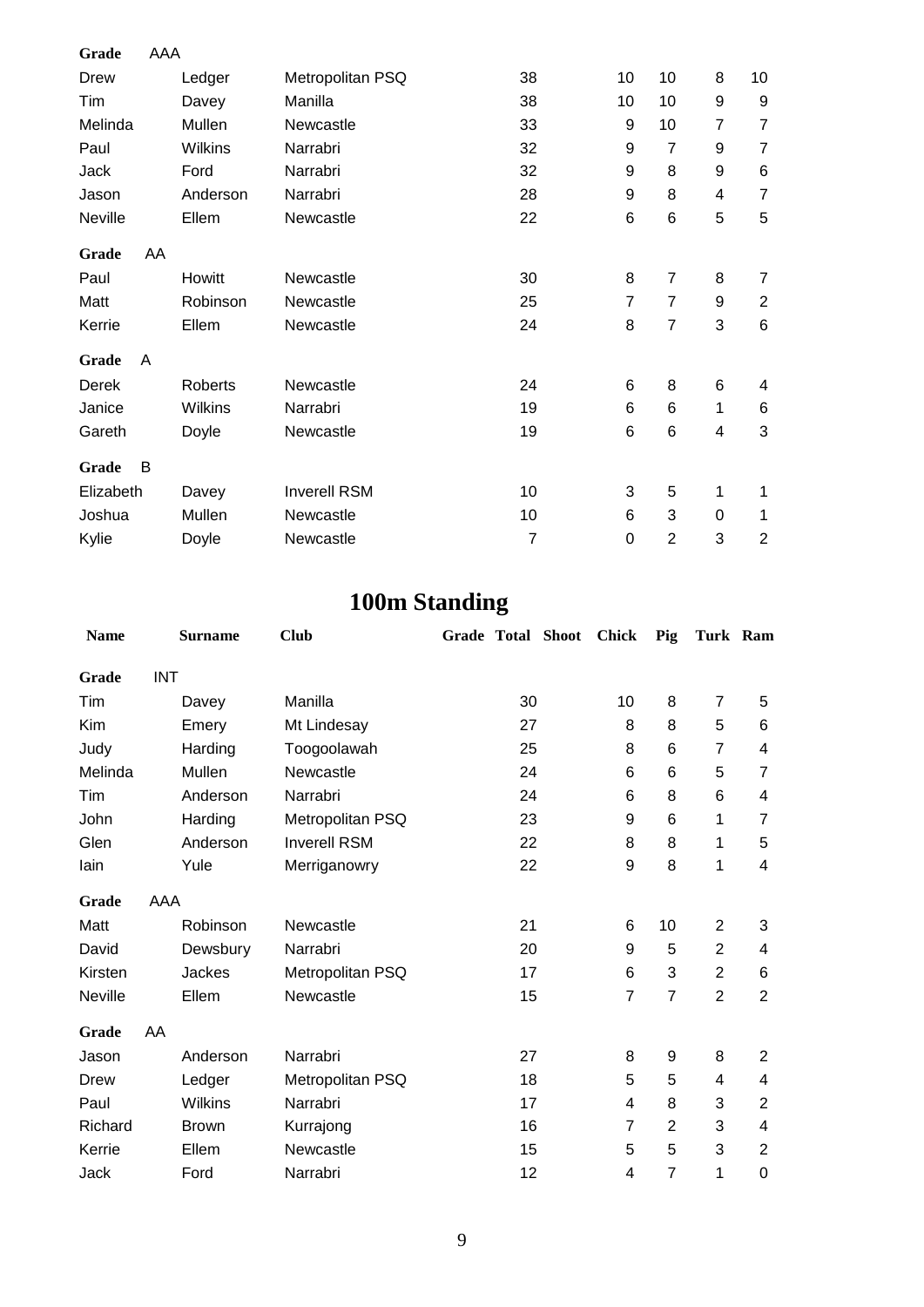| Grade       | A          |                |                     |                       |    |                |                |                |                  |                  |
|-------------|------------|----------------|---------------------|-----------------------|----|----------------|----------------|----------------|------------------|------------------|
| Elizabeth   |            | Davey          | <b>Inverell RSM</b> |                       | 15 |                | 4              | $\overline{7}$ | $\pmb{0}$        | 4                |
| Paul        |            | Howitt         | Newcastle           |                       | 11 |                | 5              | 5              | $\pmb{0}$        | 1                |
| Derek       |            | Roberts        | Newcastle           |                       |    | $\overline{7}$ | 3              | $\overline{2}$ | $\pmb{0}$        | $\overline{2}$   |
| Grade       | B          |                |                     |                       |    |                |                |                |                  |                  |
| Joshua      |            | Mullen         | Newcastle           |                       |    | 8              | 3              | 1              | $\overline{2}$   | $\overline{c}$   |
| Kylie       |            | Doyle          | Newcastle           |                       |    | $\,6$          | $\mathbf{1}$   | $\overline{2}$ | $\mathbf{1}$     | $\overline{2}$   |
| Gareth      |            | Doyle          | Newcastle           |                       |    | 6              | $\mathbf{1}$   | 4              | $\boldsymbol{0}$ | 1                |
|             |            |                |                     | <b>100m Unlimited</b> |    |                |                |                |                  |                  |
| <b>Name</b> |            | <b>Surname</b> | <b>Club</b>         | Grade Total           |    | <b>Shoot</b>   | <b>Chick</b>   | Pig            | Turk Ram         |                  |
| Grade       | <b>INT</b> |                |                     |                       |    |                |                |                |                  |                  |
| Kim         |            | Emery          | Mt Lindesay         |                       | 38 |                | 10             | 10             | 9                | 9                |
| Glen        |            | Anderson       | <b>Inverell RSM</b> |                       | 37 |                | 10             | 10             | 9                | 8                |
| Kirsten     |            | Jackes         | Metropolitan        |                       | 34 |                | 10             | 9              | 6                | 9                |
| Grade       | AAA        |                |                     |                       |    |                |                |                |                  |                  |
| lain        |            | Yule           | Merriganowry        |                       | 37 |                | 10             | 10             | 9                | 8                |
| Judy        |            | Harding        | Toogoolawah         |                       | 33 |                | 10             | 9              | 5                | 9                |
| Tim         |            | Anderson       | Narrabri            |                       | 33 |                | 9              | 10             | 8                | $\,6$            |
| Tim         |            | Davey          | Manilla             |                       | 32 |                | $\overline{7}$ | 10             | 6                | 9                |
| David       |            | Dewsbury       | Narrabri            |                       | 31 |                | 10             | 8              | $\overline{7}$   | $\,6$            |
| Richard     |            | <b>Brown</b>   | Kurrajong           |                       | 30 |                | 9              | 8              | 6                | $\overline{7}$   |
| John        |            | Harding        | Metropolitan        |                       | 30 |                | 9              | 8              | 6                | $\boldsymbol{7}$ |
| Drew        |            | Ledger         | Metropolitan        |                       | 23 |                | $\overline{7}$ | $\,6$          | 5                | 5                |
| Grade       | AA         |                |                     |                       |    |                |                |                |                  |                  |
| Jason       |            | Anderson       | Narrabri            |                       | 31 |                | 9              | 9              | $\overline{7}$   | 6                |
| Jack        |            | Ford           | Narrabri            |                       | 29 |                | 9              | 8              | 6                | 6                |
| Melinda     |            | Mullen         | Newcastle           |                       | 25 |                | 7              | 8              | 5                | 5                |
| Neville     |            | Ellem          | Newcastle           |                       | 22 |                | 9              | $\overline{7}$ | 1                | 5                |
| Paul        |            | Wilkins        | Narrabri            |                       | 21 |                | 6              | $\overline{7}$ | 1                | 7                |
| Paul        |            | Howitt         | Newcastle           |                       | 21 |                | 8              | 5              | 7                | 1                |
| Kerrie      |            | Ellem          | Newcastle           |                       | 20 |                | 4              | 5              | 5                | 6                |
|             |            |                |                     |                       |    |                |                |                |                  |                  |

| Kerrie        |   | Ellem          | Newcastle | 20 | 4 | 5 | 5 | 6 |
|---------------|---|----------------|-----------|----|---|---|---|---|
| Grade<br>Matt | A | Robinson       | Newcastle | 23 | 8 | 8 | 3 | 4 |
| Grade         | В |                |           |    |   |   |   |   |
| Derek         |   | <b>Roberts</b> | Newcastle | 19 | 7 | 4 | 4 | 4 |
| Gareth        |   | Doyle          | Newcastle | 15 | 6 | 6 | 3 | C |
| Joshua        |   | Mullen         | Newcastle | 10 | 3 | 4 | 2 |   |
| Kylie         |   | Doyle          | Newcastle | 3  | 2 | 1 | 0 |   |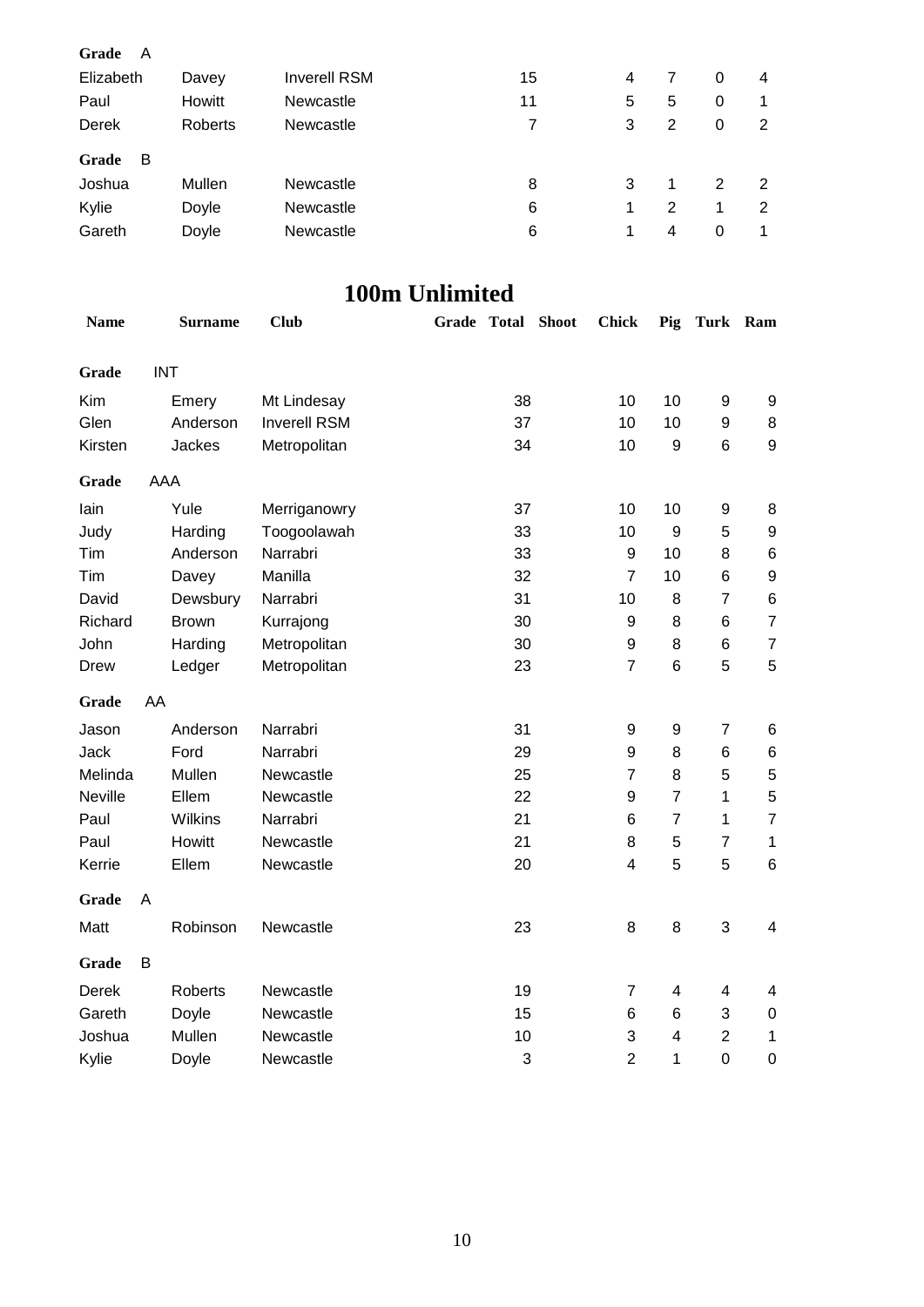## **Field Pistol Production**

| <b>Name</b>    |            | <b>Surname</b> | <b>Club</b>         |    | Grade Total Shoot | <b>Chick</b>   | Pig            | Turk Ram       |                |
|----------------|------------|----------------|---------------------|----|-------------------|----------------|----------------|----------------|----------------|
| Grade          | <b>INT</b> |                |                     |    |                   |                |                |                |                |
| lain           |            | Yule           | Merriganowry        | 33 |                   | 10             | 9              | $\overline{7}$ | $\overline{7}$ |
| Tim            |            | Davey          | Manilla             | 32 |                   | 9              | 9              | $\overline{7}$ | $\overline{7}$ |
| Judy           |            | Harding        | Toogoolawah         | 27 |                   | 9              | 6              | 8              | $\overline{4}$ |
| Kim            |            | Emery          | Mt Lindesay         | 26 |                   | 8              | $\overline{7}$ | 4              | $\overline{7}$ |
| Glen           |            | Anderson       | <b>Inverell RSM</b> | 26 |                   | 10             | 8              | 3              | 5              |
| Tim            |            | Anderson       | Narrabri            | 24 |                   | 9              | $\overline{7}$ | $\overline{2}$ | 6              |
| John           |            | Harding        | Metropolitan PSQ    | 23 |                   | $\overline{7}$ | 8              | 5              | 3              |
| Grade          | AAA        |                |                     |    |                   |                |                |                |                |
| <b>Brian</b>   |            | Marsden        | Newcastle           | 28 |                   | 9              | 9              | 3              | $\overline{7}$ |
| Melinda        |            | Mullen         | Newcastle           | 22 |                   | 4              | 8              | 3              | $\overline{7}$ |
| <b>Neville</b> |            | Ellem          | Newcastle           | 17 |                   | $\overline{7}$ | 3              | 5              | $\overline{2}$ |
| Grade          | AA         |                |                     |    |                   |                |                |                |                |
| Kirsten        |            | <b>Jackes</b>  | Metropolitan PSQ    | 25 |                   | $\overline{7}$ | 9              | 3              | 6              |
| Jason          |            | Anderson       | Narrabri            | 25 |                   | 10             | 9              | 5              | $\mathbf{1}$   |
| Paul           |            | Howitt         | Newcastle           | 24 |                   | 8              | 6              | 5              | 5              |
| Richard        |            | <b>Brown</b>   | Kurrajong           | 22 |                   | 6              | 6              | 6              | 4              |
| <b>Drew</b>    |            | Ledger         | Metropolitan PSQ    | 17 |                   | 4              | 4              | 5              | 4              |
| Paul           |            | Wilkins        | Narrabri            | 17 |                   | 5              | 6              | 3              | 3              |
| Gareth         |            | Doyle          | Newcastle           | 16 |                   | 5              | 5              | $\overline{2}$ | 4              |
| Kerrie         |            | Ellem          | Newcastle           | 16 |                   | $\overline{4}$ | 8              | 3              | $\mathbf{1}$   |
| <b>Jack</b>    |            | Ford           | Narrabri            | 14 |                   | 9              | 3              | 1              | $\mathbf 1$    |
| Grade          | A          |                |                     |    |                   |                |                |                |                |
| Matt           |            | Robinson       | Newcastle           | 18 |                   | 6              | 6              | 3              | 3              |
| Derek          |            | <b>Roberts</b> | Newcastle           | 15 |                   | 6              | 6              | 1              | $\overline{c}$ |
| Kylie          |            | Doyle          | Newcastle           | 11 |                   | $\overline{4}$ | 1              | 1              | 5              |

## **Field Pistol Any Sight**

| <b>Name</b>  | <b>Surname</b> | <b>Club</b>         | <b>Grade Total Shoot</b> |    | <b>Chick</b> | Pig | Turk Ram |    |
|--------------|----------------|---------------------|--------------------------|----|--------------|-----|----------|----|
| Grade        | <b>INT</b>     |                     |                          |    |              |     |          |    |
| lain         | Yule           | Merriganowry        |                          | 36 | 10           | 9   | 9        | 8  |
| Glen         | Anderson       | <b>Inverell RSM</b> |                          | 32 | 10           | 10  | 6        | 6  |
| Kim          | Emery          | Mt Lindesay         |                          | 22 | 10           | 5   | 2        | 5  |
| Grade        | AAA            |                     |                          |    |              |     |          |    |
| Tim          | Davey          | Manilla             |                          | 38 | 10           | 10  | 8        | 10 |
| Melinda      | Mullen         | Newcastle           |                          | 33 | 9            | 10  | 7        | 7  |
| John         | Harding        | Metropolitan PSQ    |                          | 28 | 8            | 8   | 6        | 6  |
| <b>Brian</b> | Marsden        | Newcastle           |                          | 27 | 9            | 10  | 3        | 5  |
| Tim          | Anderson       | Narrabri            |                          | 27 | 10           | 6   | 8        | 3  |
| Judy         | Harding        | Toogoolawah         |                          | 22 | 7            | 5   | 6        | 4  |